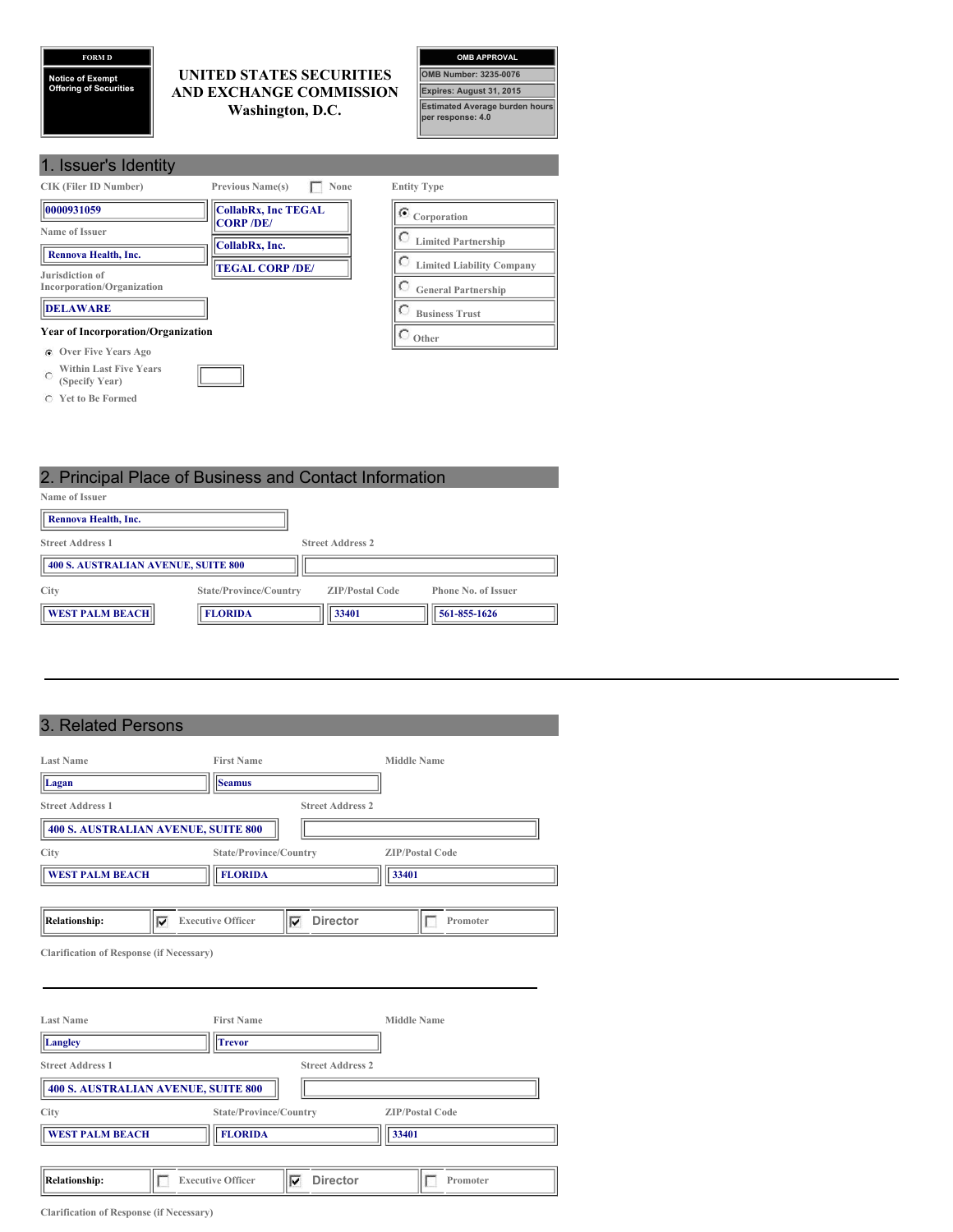| <b>Last Name</b>                                | <b>First Name</b>             |                         | <b>Middle Name</b>     |
|-------------------------------------------------|-------------------------------|-------------------------|------------------------|
| Blum                                            | $ _{\rm Gary}$                |                         |                        |
| <b>Street Address 1</b>                         |                               | <b>Street Address 2</b> |                        |
| <b>400 S. AUSTRALIAN AVENUE, SUITE 800</b>      |                               |                         |                        |
| City                                            | State/Province/Country        |                         | <b>ZIP/Postal Code</b> |
| <b>WEST PALM BEACH</b>                          | <b>FLORIDA</b>                |                         | 33401                  |
|                                                 |                               |                         |                        |
| <b>Relationship:</b>                            | ⊽<br><b>Executive Officer</b> | <b>Director</b>         | Promoter               |
| <b>Clarification of Response (if Necessary)</b> |                               |                         |                        |

**Health Care**

**Manufacturing Real Estate Commercial Construction REITS & Finance Residential Other Real Estate**

**Pharmaceuticals Other Health Care**

## 4. Industry Group

## **Agriculture**

# **Banking & Financial Services**

- **Commercial Banking**
- **Insurance**
- **Investing**
- **Investment Banking**
- **Pooled Investment Fund**
- **Other Banking & Financial Services**

#### **Business Services**

#### **Energy**

- **Coal Mining**
- **Electric Utilities**
- **Energy Conservation**
- **Environmental Services**
- **Oil & Gas**
- **Other Energy**
- **Retailing**
- **Biotechnology Health Insurance**
- **Hospitals & Physicians Restaurants**

#### **Technology**

- **Computers**
- **Telecommunications**
- **Other Technology**

#### **Travel**

- **Airlines & Airports**
- **Lodging & Conventions**
- **Tourism & Travel Services**
- **Other Travel**
- **Other**

# 5. Issuer Size

- $\circ$
- $\circ$
- $\circ$
- $\circ$
- $\circ$
- $\circ$
- $\odot$
- $\circ$

#### **Revenue Range Aggregate Net Asset Value Range**

- **No Revenues No Aggregate Net Asset Value**
- **\$1 - \$1,000,000 \$1 - \$5,000,000**
- **\$1,000,001 - \$5,000,000 \$5,000,000 \$5,000,001 \$25,000,000**
- **\$5,000,001 - \$25,000,000 \$25,000,000 \$25,000,000 \$25,000,000 \$25,000,000**
- **\$25,000,001 - \$100,000,000 \$50,000,001 - \$100,000,000**
- **Over \$100,000,000 Over \$100,000,000**
- **Decline to Disclose C Decline to Disclose**
- **Not Applicable Not Applicable**

| 6. Federal Exemption(s) and Exclusion(s) Claimed (select all that<br>apply) |                                            |  |  |  |
|-----------------------------------------------------------------------------|--------------------------------------------|--|--|--|
| Rule 504(b)(1) (not (i), (ii)<br>or (iii))                                  | <b>Rule 505</b>                            |  |  |  |
| Rule $504$ (b)(1)(i)                                                        | $\nabla$ Rule 506(b)                       |  |  |  |
| Rule 504 (b)(1)(ii)                                                         | Rule $506(c)$                              |  |  |  |
| Rule $504$ (b) $(1)(iii)$                                                   | Securities Act Section 4(a)(5)             |  |  |  |
|                                                                             | <b>Investment Company Act Section 3(c)</b> |  |  |  |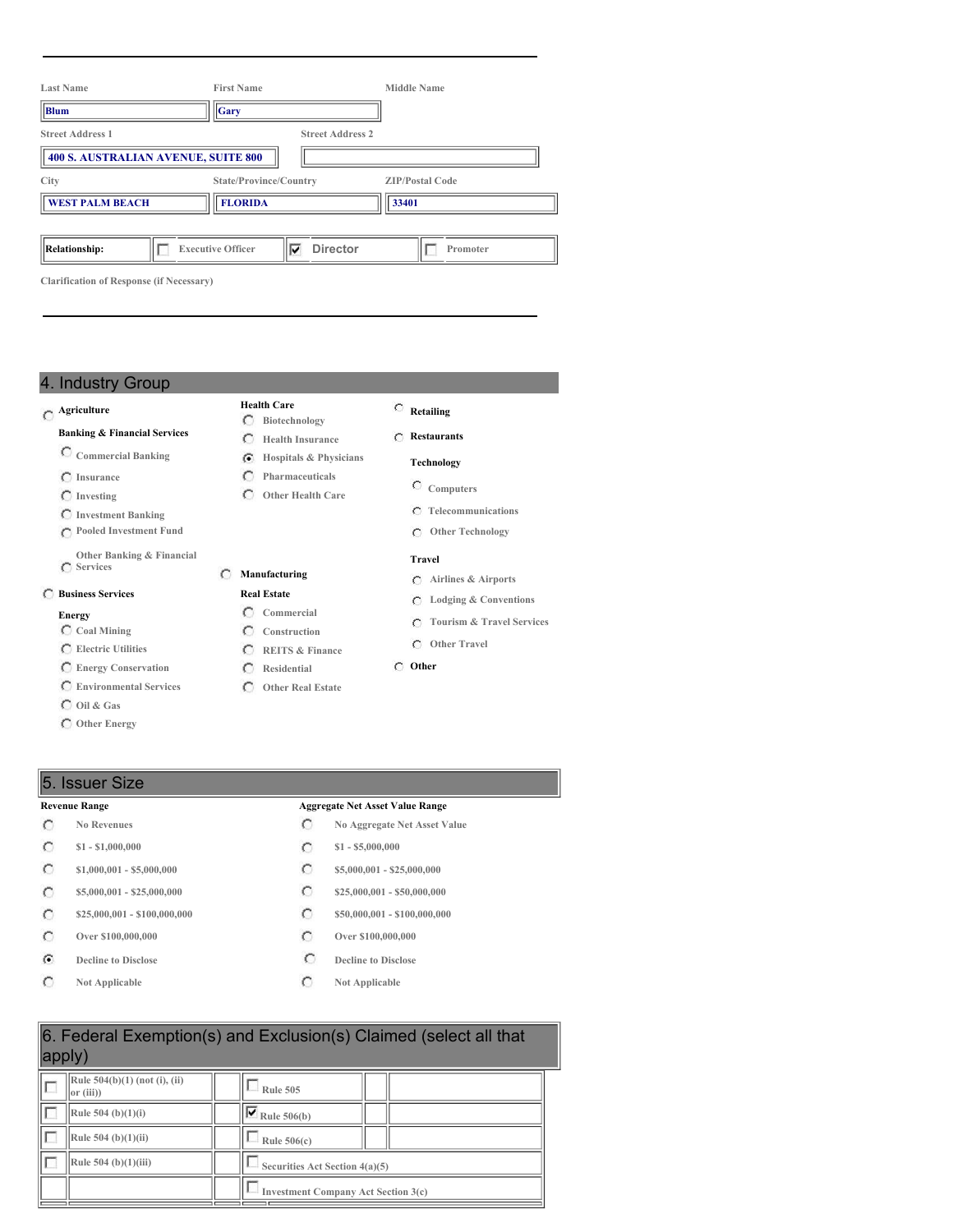| <b>Type of Filing</b>                                                                                                                  |                                                  |
|----------------------------------------------------------------------------------------------------------------------------------------|--------------------------------------------------|
| <b>New Notice</b><br>2021-05-10<br>Date of First Sale                                                                                  | П<br><b>First Sale Yet to Occur</b>              |
| ⊽<br>Amendment                                                                                                                         |                                                  |
|                                                                                                                                        |                                                  |
|                                                                                                                                        |                                                  |
| 8. Duration of Offering                                                                                                                |                                                  |
| Does the Issuer intend this offering to last more than one year?                                                                       | $C_{Yes}$ $C_{N0}$                               |
|                                                                                                                                        |                                                  |
| Type(s) of Securities Offered (select all that apply)<br>Ι9.                                                                           |                                                  |
| <b>Pooled Investment Fund</b><br>Equity<br>⊽<br><b>Interests</b>                                                                       |                                                  |
| <b>Tenant-in-Common Securities</b><br>Debt<br>г                                                                                        | Option, Warrant or Other Right to                |
| ⊽<br><b>Mineral Property Securities</b><br><b>Acquire Another Security</b><br><b>Security to be Acquired Upon</b>                      |                                                  |
| <b>Exercise of Option, Warrant or</b><br>⊽<br>г<br>Other (describe)<br><b>Other Right to Acquire</b>                                   |                                                  |
| Security                                                                                                                               |                                                  |
|                                                                                                                                        |                                                  |
| 10. Business Combination Transaction                                                                                                   |                                                  |
| Is this offering being made in connection with a business combination<br>transaction, such as a merger, acquisition or exchange offer? | $C$ Yes $C$ No                                   |
| <b>Clarification of Response (if Necessary)</b>                                                                                        |                                                  |
|                                                                                                                                        |                                                  |
|                                                                                                                                        |                                                  |
| 11. Minimum Investment                                                                                                                 |                                                  |
| Minimum investment accepted from any outside<br>\$<br>  1<br>investor                                                                  | <b>USD</b>                                       |
|                                                                                                                                        |                                                  |
| 12. Sales Compensation                                                                                                                 |                                                  |
| Recipient                                                                                                                              | None<br><b>Recipient CRD Number</b>              |
|                                                                                                                                        | (Associated) Broker or Dealer CRD                |
| (Associated) Broker or Dealer<br>None                                                                                                  | None<br>Number                                   |
|                                                                                                                                        |                                                  |
| <b>Street Address 1</b>                                                                                                                | <b>Street Address 2</b>                          |
|                                                                                                                                        |                                                  |
| City                                                                                                                                   | State/Province/Country<br><b>ZIP/Postal Code</b> |
| State(s) of Solicitation                                                                                                               | $\Box$ All States                                |
|                                                                                                                                        |                                                  |
|                                                                                                                                        |                                                  |
|                                                                                                                                        |                                                  |
| 13. Offering and Sales Amounts                                                                                                         |                                                  |
|                                                                                                                                        |                                                  |

## **Total Offering Amount \$ 4000000 USD Indefinite Total Amount Sold \$ 2000000 USD Total Remaining to be Sold \$ 2000000 USD Indefinite**

**Clarification of Response (if Necessary)**